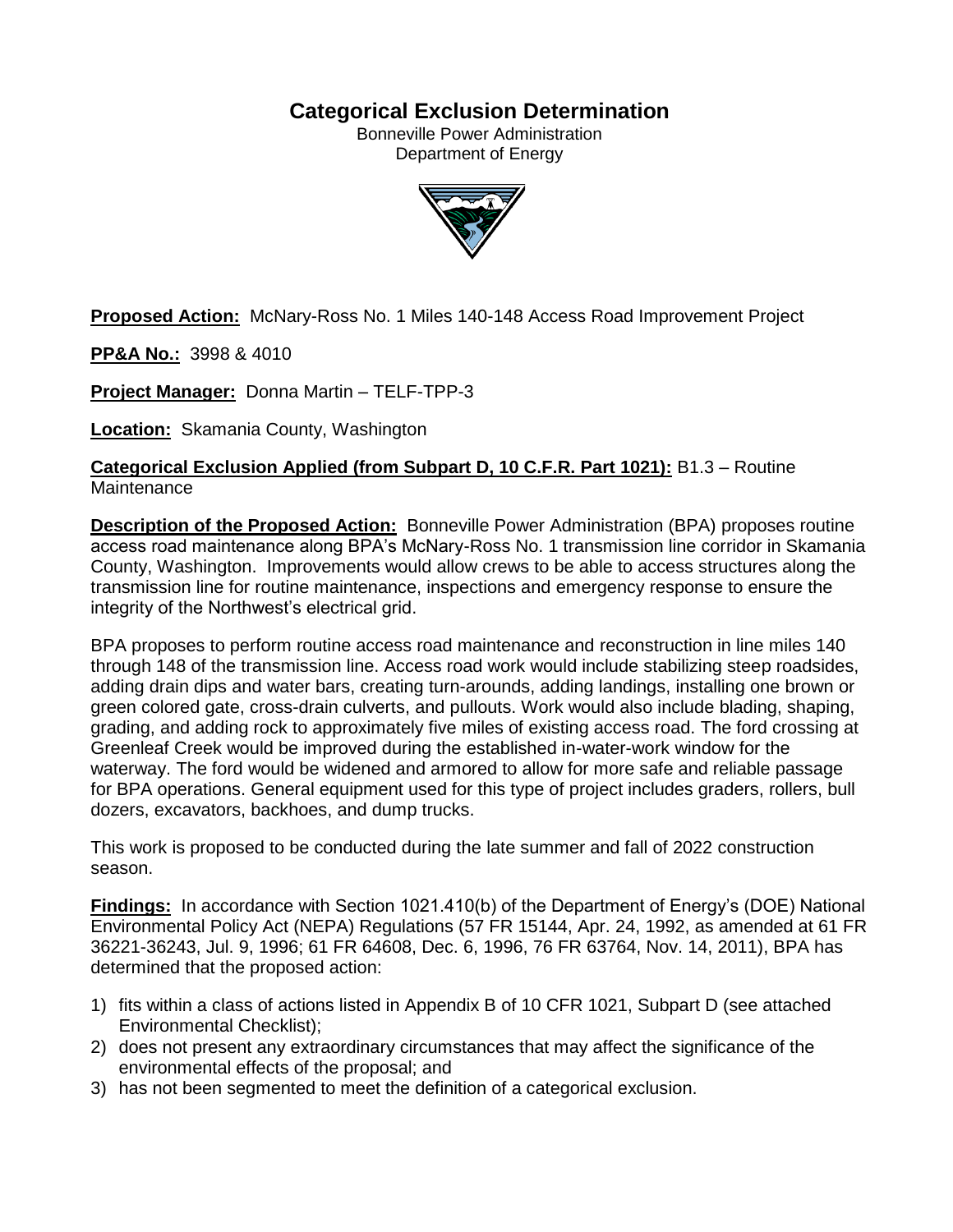Based on these determinations, BPA finds that the proposed action is categorically excluded from further NEPA review.

*/s/ Aaron Siemers* Aaron Siemers Environmental Protection Specialist

Concur:

/s/ *Katey Grange* Date: **January 19, 2022** NEPA Compliance Officer

Attachment(s): Environmental Checklist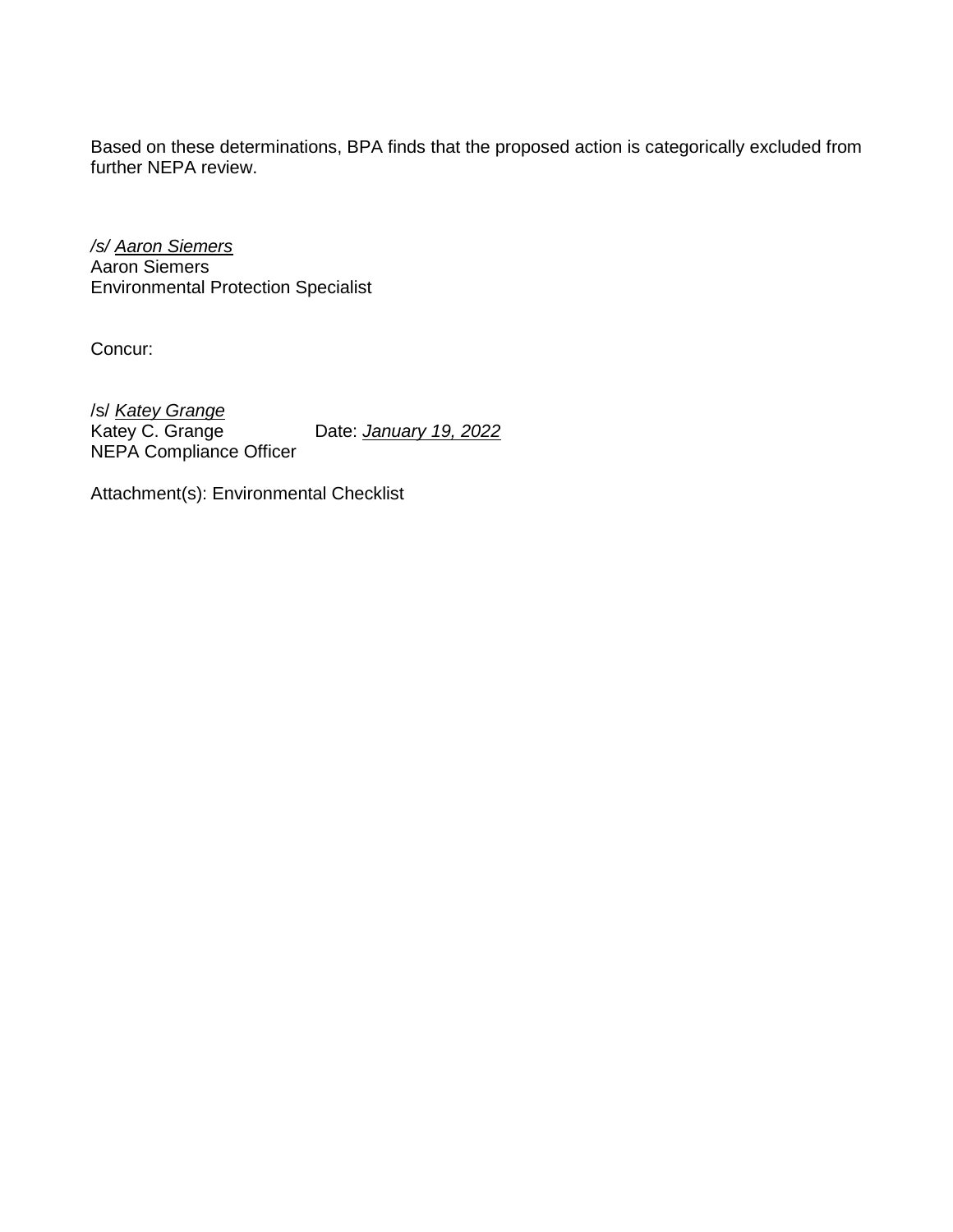# **Categorical Exclusion Environmental Checklist**

This checklist documents environmental considerations for the proposed project and explains why the project would not have the potential to cause significant impacts on environmentally sensitive resources and would meet other integral elements of the applied categorical exclusion.

# **Proposed Action:** McNary-Ross Miles No. 1 140-148 Access Road Improvement Project

# **Project Site Description**

The project area is located in the low elevation slopes of the Columbia River Gorge, in the Western Cascades Lowlands and Valleys ecoregion. The ecoregion is dominated by western hemlock and Douglas-fir forests in a low elevation alpine environment. The underbrush contains sword fern, lady fern, Oregon grape, grasses and small shrubs.

The project is located in Skamania County, Washington, and extends through two BPA maintenance districts - The Dalles and Ross districts. The proposed project is located on the Washington side of the Columbia River Gorge near the towns of Stevenson and North Bonneville. The project area is located on state, federal, and privately-owned land. The majority of the project is located in and near the border to Gifford Pinchot National Forest, within the Columbia River Gorge National Scenic Area (CRGNSA). The CRGNSA land use designation of the project area is Special Management Area (SMA) Forest and SMA Open Space.

The transmission corridor is approximately 150 feet wide. The vegetation within the McNary – Ross No. 1 high voltage transmission corridor is managed periodically to remove tall-growing tree species that could encroach on the line. All proposed work would occur within or adjacent to the right-of-way corridor on hilly to mountainous terrain. The areas of improvement would be accessed using existing BPA and USFS privately-owned access roads, though equipment and personnel may be required to traverse off-road for staging.

# **Evaluation of Potential Impacts to Environmental Resources**

# **1. Historic and Cultural Resources**

Potential for Significance: No with Conditions

Explanation: Under Section 106 of the National Historic Preservation Act, BPA engaged in consultation with the Washington Dept. of Archaeology and Historic Preservation (DAHP), the Cowlitz Indian Tribe, the Nez Perce Tribe, the Confederated Tribes of the Umatilla Indian Reservation, the Confederated Tribes of the Warm Springs, the Confederated Tribes of the Grand Ronde, the Confederated Tribes and Bands of the Yakama Nation, and the U.S. Forest Service Columbia River Gorge National Scenic Area. BPA identified an Area of Potential Effect and detailed proposed project activities. BPA conducted a field survey of the Area of Potential Effect. BPA sent a determination letter on July 18th, 2021, stating that the undertaking would result in no historic properties effected. DAHP responded with concurrence. No other parties responded to BPA's determination during consultation.

Notes:

 BPA would implement an inadvertent discovery plan in the event that historic or cultural resources are discovered during the course of construction.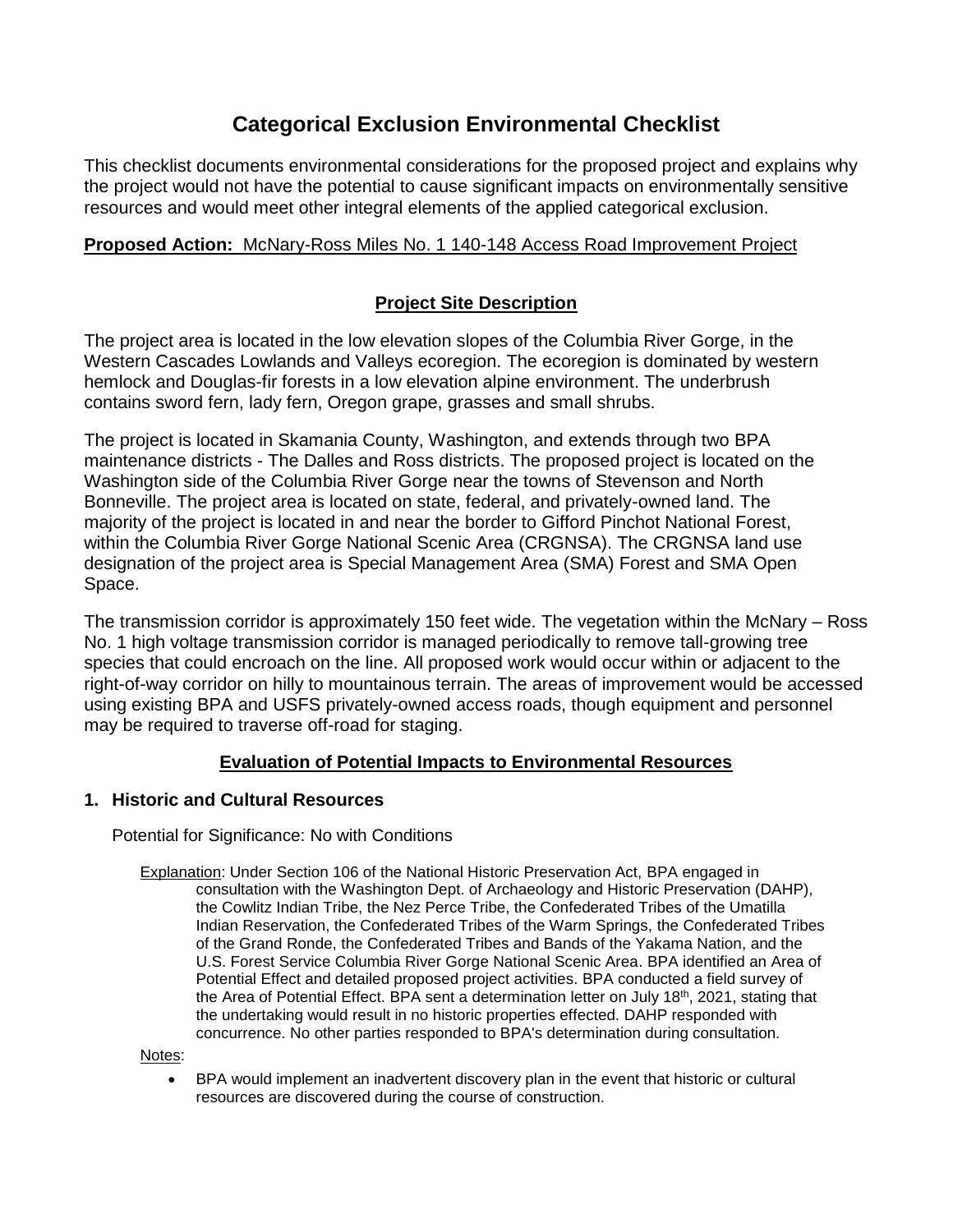# **2. Geology and Soils**

Potential for Significance: No

Explanation: The majority of the work would occur in the existing road prism, where a road-base of rock already exists. Standard construction erosion control measures would be utilized as necessary to prevent erosion and disturbed areas would be stabilized with mulch and a native seed.

#### **3. Plants (including Federal/state special-status species and habitats)**

#### Potential for Significance: No with Conditions

Explanation: The majority of the project would occur on existing BPA access road footprint. However, some new landings would be installed, and temporary impacts to plants would occur due to construction activity, during access road blading and especially at locations such as turn-arounds and staging areas. Best management practices issued by the Columbia River Gorge National Scenic Area would be implemented during construction to mitigate impact to plants. There are no Endangered Species Act (ESA)-listed plant species in the project area. The USFS has identified sensitive plant species that would be avoided during construction.

Notes:

- Rare and native plant habitats exist along talus slopes in the vicinity of structures 141/3, 141/4, and 141/5. Vehicles would not be permitted off the existing road prism in these areas and vegetation removal would be limited to the area directly affected by the project.
- Any disturbed areas would be reseeded with a seed mix recommended by the CRGNSA biologist.
- All vehicles would be cleaned prior to entering the project site in order to prevent the spread of invasive weeds.

#### **4. Wildlife (including Federal/state special-status species and habitats)**

Potential for Significance: No with Conditions

Explanation: Wildlife in the area may be disturbed by construction activities; however, the disturbance would be temporary and the surrounding landscape provides ample habitat and cover. In accordance with the ESA, BPA reviewed the project and potential effects to ESA-listed species in the project area. BPA made a determination that the project would have "No Effect" to yellow-billed cuckoo and the candidate species monarch butterfly. The project area is located in the vicinity of northern spotted owl critical habitat. BPA made a determination of "May effect, not likely to adversely affect" for northern spotted owl, and a "no effect" determination for northern spotted owl critical habitat. A biological assessment primarily focused on the project's potential impact to northern spotted owl was submitted to USFWS on January 13, 2020. USFWS sent a letter of concurrence on February 26, 2020 which stated that the project "may affect, but is not likely to adversely affect" northern spotted owl

Notes:

• Implement seasonal timing restriction prohibiting work between March 1 and July 15.

### **5. Water Bodies, Floodplains, and Fish (including Federal/state special-status species, ESUs, and habitats)**

Potential for Significance: No with Conditions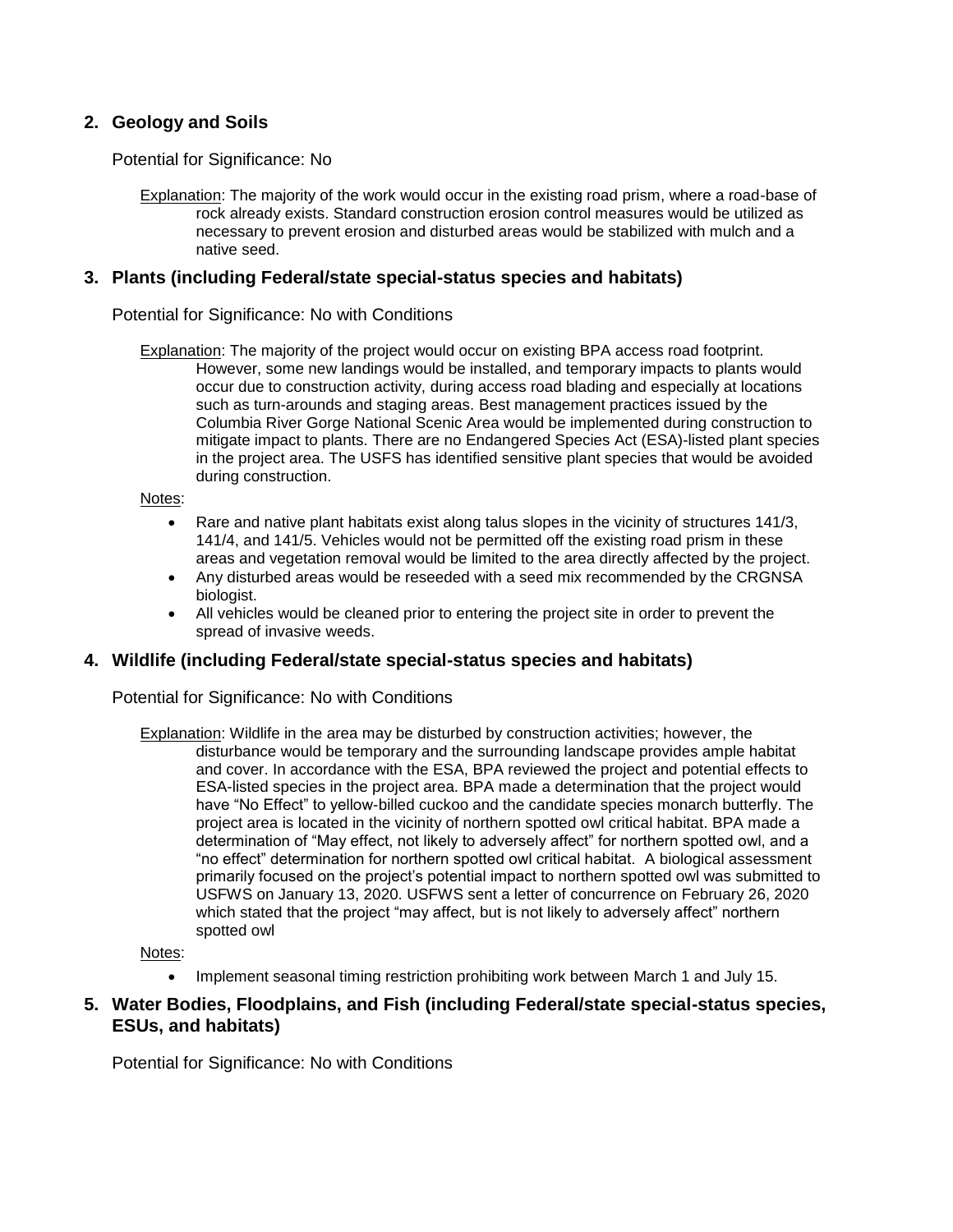Explanation: Ford improvements are planned in Greenleaf Creek. Greenleaf Creek has documented fish presence, including coastal cutthroat trout and rainbow trout. The project would have no effect on ESA-listed bull trout or bull trout designated critical habitat. BPA has obtained a Section 404 Clean Water Act permit for the proposed work, and the ford improvement design has been submitted to WA Dept. of Fish & Wildlife for review. Work area isolation and fish capture would be implemented during construction to protect water quality and minimize potential impacts to fish. The work would be done during the in-water work period (August 1<sup>st</sup> – August 31<sup>st</sup>). Additionally, erosion control best management practices (BMPs) would be utilized during construction to prevent erosion and sedimentation into Greenleaf Creek and other, unnamed intermitted waterways in the project area.

#### Notes:

 Greenleaf Creek is a part of a sensitive watershed. Prior to and after reconstruction of the ford, a temporary bridge would be installed over Greenleaf Creek for the duration of the project to protect the ford and the creek from the temporary frequent heavy vehicle traffic.

# **6. Wetlands**

Potential for Significance: No

Explanation: There are no wetlands in or adjacent to the project area. The project would have no impact to wetlands.

### **7. Groundwater and Aquifers**

Potential for Significance: No

Explanation: No excavation or other project work would be at a depth or location that would potentially impact groundwater or aquifers.

#### **8. Land Use and Specially-Designated Areas**

Potential for Significance: No with Conditions

Explanation: The project area is located within Gifford Pinchot National Forest and the Columbia River Gorge National Scenic Area (CRGNSA). All work would be performed within the ROW or on existing access roads and land use would not change as a result of project activities. BPA coordinated with the USFS CRGNSA office on March 3, 2020. BPA received a response from the CRGNSA on April 1, 2020 which contained a list of Best Management Practices which would be implemented during project activities. These BMPs have been incorporated under the various resource areas.

# **9. Visual Quality**

Potential for Significance: No

Explanation: The proposed work would be consistent with the visual character of the existing road prism and access roads. The new gate installation is located in the transmission corridor and would not substantially alter the existing visual profile of the access road system. It would be painted a color brown or green color that matches CRGNSA color standards.

#### **10. Air Quality**

Potential for Significance: No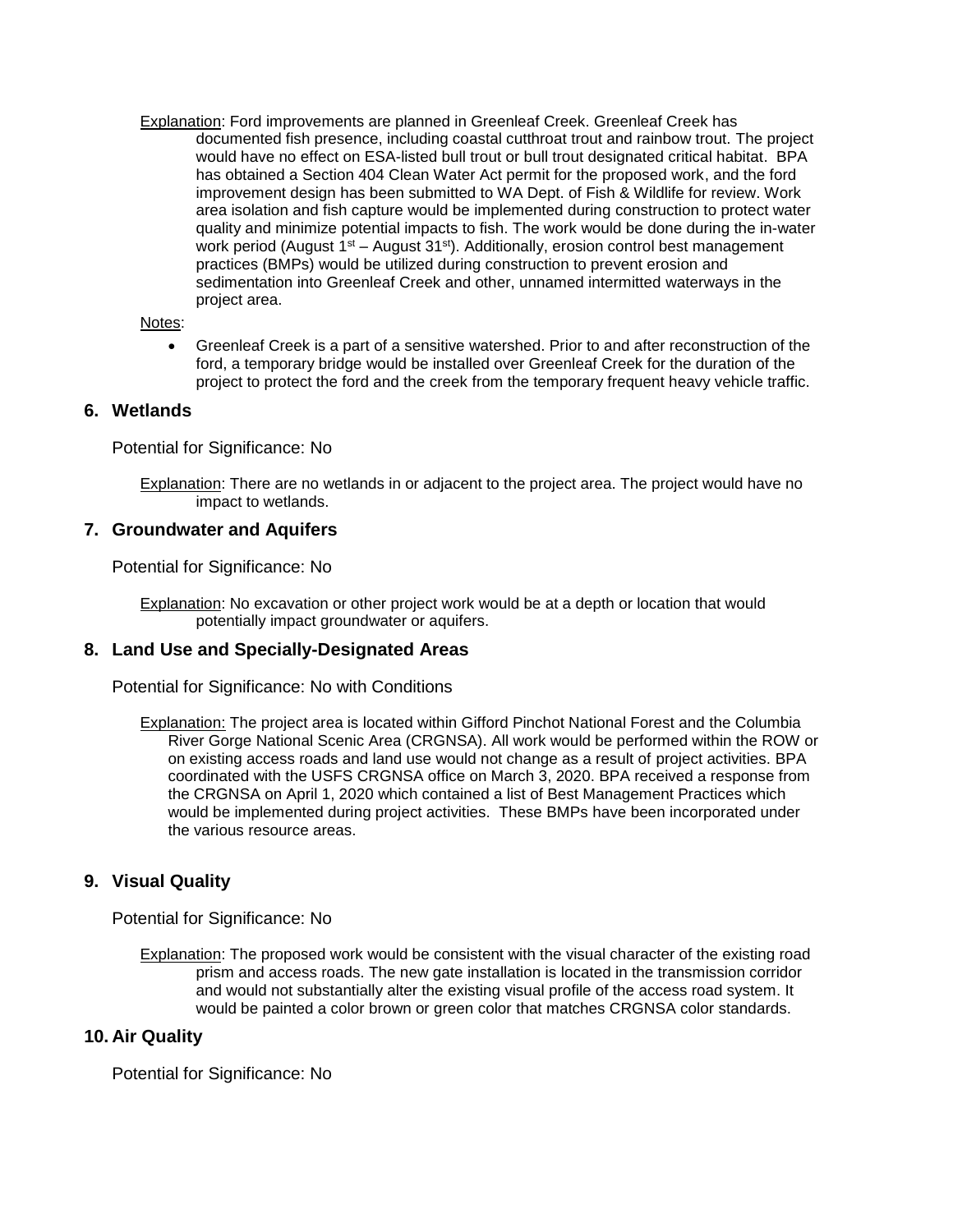Explanation: The project would have no substantial impacts on air quality; however a small amount of vehicle emissions and dust may occur during construction.

### **11. Noise**

Potential for Significance: No

Explanation: Some temporary construction noise would occur during daylight hours. The operational noise of the transmission line would not change.

### **12. Human Health and Safety**

Potential for Significance: No

Explanation: A health and safety plan would be prepared and submitted to the BPA safety office prior to construction. Project activities would increase safety for crews accessing transmission lines.

# **Evaluation of Other Integral Elements**

The proposed project would also meet conditions that are integral elements of the categorical exclusion. The project would not:

**Threaten a violation of applicable statutory, regulatory, or permit requirements for environment, safety, and health, or similar requirements of DOE or Executive Orders.**

Explanation: N/A

**Require siting and construction or major expansion of waste storage, disposal, recovery, or treatment facilities (including incinerators) that are not otherwise categorically excluded.**

Explanation: N/A

**Disturb hazardous substances, pollutants, contaminants, or CERCLA excluded petroleum and natural gas products that preexist in the environment such that there would be uncontrolled or unpermitted releases.**

Explanation: N/A.

**Involve genetically engineered organisms, synthetic biology, governmentally designated noxious weeds, or invasive species, unless the proposed activity would be contained or confined in a manner designed and operated to prevent unauthorized release into the environment and conducted in accordance with applicable requirements, such as those of the Department of Agriculture, the Environmental Protection Agency, and the National Institutes of Health.**

Explanation: N/A.